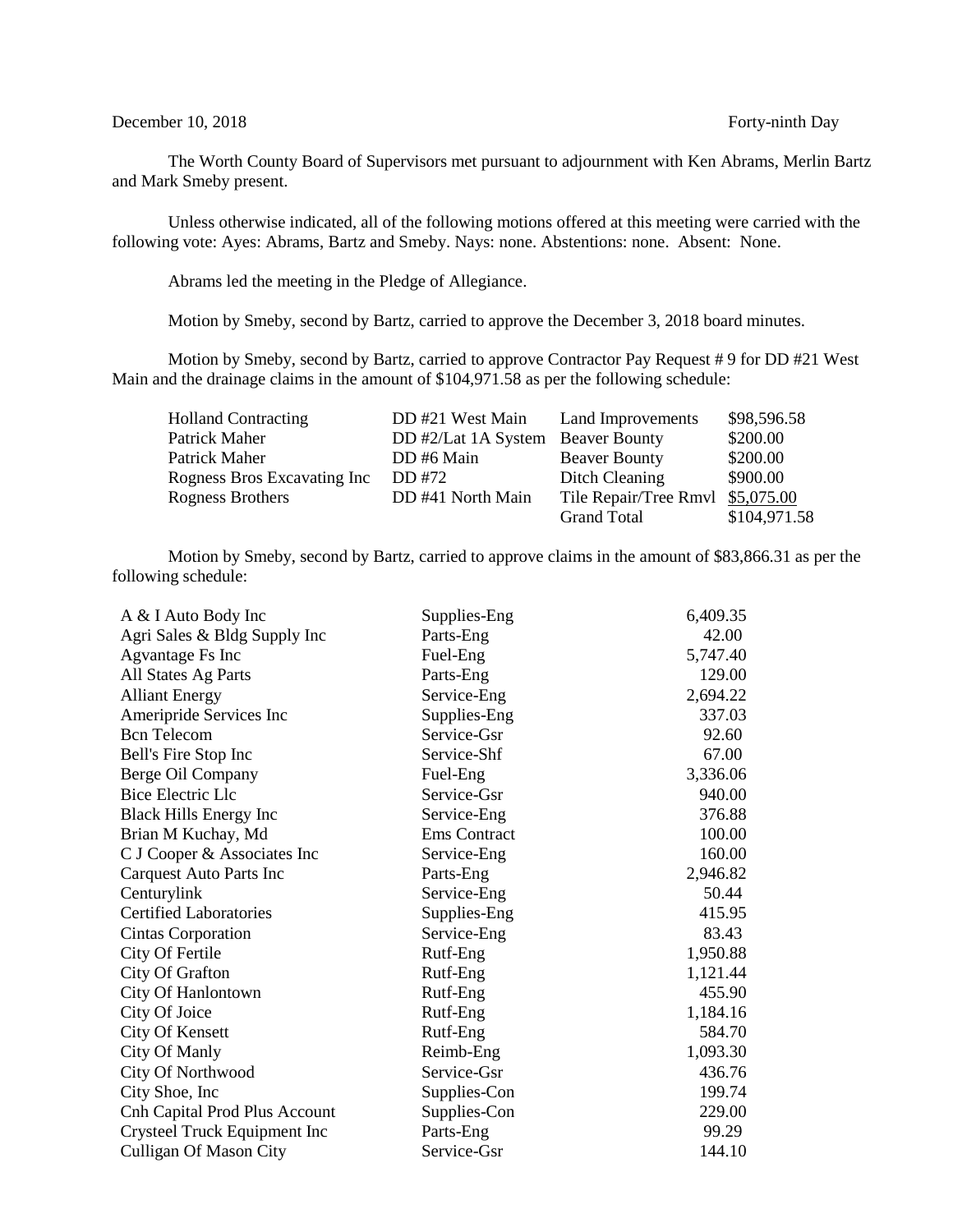| $D & L$ Equipment                     | Supplies-Con       | 18.55    |
|---------------------------------------|--------------------|----------|
| Dave Syverson Inc                     | Parts-Eng          | 120.53   |
| Dedra Harris                          | Mileage-Aud        | 140.00   |
| Des Moines Stamp Mfg Co               | Supplies-Shf       | 71.00    |
| <b>Edie Prazak</b>                    | Mileage-Phd        | 15.00    |
| <b>Fastenal Company</b>               | Parts-Eng          | 209.39   |
| Greve Law Office                      | Rent & Payroll-Aty | 5,842.00 |
| Huber Supply Co Inc                   | Supplies-Eng       | 152.64   |
| Ia County Atty's Assoc                | Edu-Aty            | 325.00   |
| Ia Dept Of Transportation             | Supplies-Eng       | 2,738.60 |
| Ia Prison Industries                  | Supplies-Eng       | 2,560.00 |
| Ia State Sheriffs & Deputies          | Dues-Shf           | 400.00   |
| Icap                                  | $Ins-E911$         | 1,859.00 |
| Imwca                                 | Wk Comp Prem-Ins   | 4,859.00 |
| Ip Pathways                           | Service-Dap        | 620.20   |
| <b>Isac</b>                           | Edu-Rec            | 350.00   |
| J & J Machining Welding & Fabricating | Supplies-Eng       | 612.00   |
| Jeff Greve                            | Mileage-Aty        | 32.50    |
| Kaeser & Blair Incorporated           | Supplies-Vaf       | 20.53    |
| Kaman Industrial Technologies         |                    |          |
| Corporation                           | Jparts-Eng         | 241.35   |
| Kelly Hardware                        | Parts-Eng          | 281.66   |
| Kelsey A Beenken                      | Mileage-Aty        | 65.00    |
| Larry Elwood Construction             | Parts-Eng          | 81.91    |
| Larsen Plumbing & Heating Inc         | Service-Gsr        | 819.84   |
| <b>Lawson Products Inc</b>            | Parts-Eng          | 1,669.59 |
| Lexisnexis                            | Service-Aty        | 167.00   |
| Mail Services Llc                     | Service-Trs        | 396.52   |
| Mandi Terlisner                       | Mileage-Phd        | 98.50    |
| Marco Technologies Llc                | Service-Asr        | 396.73   |
| <b>Mark Smeby</b>                     | Mileage-Sup        | 294.00   |
| Mediacom                              | Service-Gsr        | 209.95   |
| Medline Industries Inc.               | Supplies-Phd       | 271.22   |
| Meghan Rydstrom                       | Mileage-Phd        | 57.00    |
| Mike Bode                             | Supplies-Eng       | 14.95    |
| <b>Nelson Family Trust</b>            | Rent-Shf           | 300.00   |
| Northeast District Of Assessors       | Edu-Asr            | 175.00   |
| Northwood Fire Department             | Service-Aud        | 50.00    |
| Northwood Sanitation Llc              | Service-Gsr        | 181.50   |
| Nuss Truck & Equipment Inc            | Parts-Eng          | 58.02    |
| <b>Olson Trading Post Inc</b>         | Parts-Eng          | 147.45   |
| Peopleservice Inc                     | Service-San        | 2,259.30 |
| <b>Pinnacle Quality Insight</b>       | Service-Phd        | 300.00   |
| Plunkett's Pest Control Inc           | Service-Con        | 72.80    |
| Pratum, Inc.                          | Service-Dap        | 390.00   |
| <b>Ram Systems</b>                    | Service-Phd        | 695.00   |
| Reinhart Food Service Llc             | Supplies-Shf       | 504.08   |
| <b>Reserve Account</b>                | Postage-Aud        | 1,000.00 |
| Rognes Bros Excavating Inc            | Service-Eng        | 510.00   |
| Schukei Chevrolet                     | Parts-Eng          | 6.28     |
| <b>Staples Credit Plan</b>            | Supplies           | 372.60   |
| <b>Staples Credit Plan</b>            | Supplies-Phd       | 57.89    |
| Steph Lee                             | Safety-Eng         | 150.00   |
|                                       |                    |          |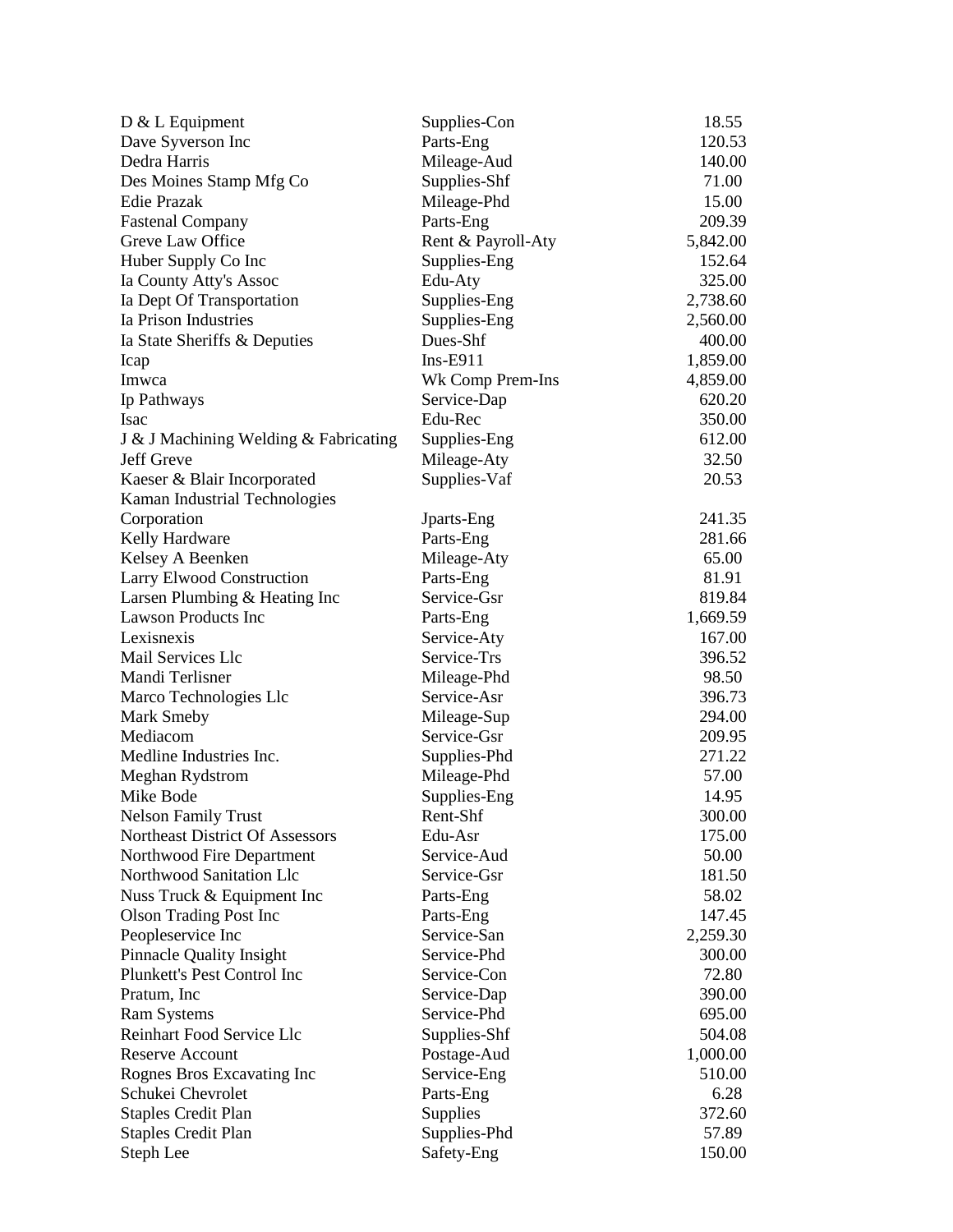| Teresa Johnson                | Mileage-Phd        | 108.50    |
|-------------------------------|--------------------|-----------|
| The Barrier Group             | Service-Dap        | 4,100.00  |
| U S Postal Service            | Postage-Rec        | 300.00    |
| Us Cellular                   | Service-Eng        | 26.51     |
| Ver Helst Snyder Drug         | Supplies-Trs       | 17.82     |
| Verizon Wireless              | Service-Shf        | 1,362.40  |
| Visa                          | Service-Phd        | 4,018.55  |
| Visa                          | Service-Dap        | 332.37    |
| Wex Bank                      | Service-Tra        | 676.36    |
| Winnebago Coop Telephone Assn | Service-Gsr        | 3,233.07  |
| Worth County Engineer         | Fuel-Con           | 1,010.26  |
| <b>Worth County Treasurer</b> | Service-Eng        | 3,503.17  |
| Ziegler Inc                   | Parts-Eng          | 508.77    |
|                               | <b>Grand Total</b> | 83,866.31 |

Motion by Bartz, second by Smeby, carried to approve the sheriff's monthly report.

Motion by Smeby, second by Bartz, carried to make the following additions to the auditor's chart of accounts:

| <b>Account Number</b>  | Name                               |
|------------------------|------------------------------------|
| 0001-4-99-0055-847004  | <b>MISC REIMB - WELLNESS</b>       |
| 0011-4-99-0055-847004  | <b>MISC REIMB - WELLNESS</b>       |
| 0020-4-99-0055-847004  | <b>MISC REIMB - WELLNESS</b>       |
| 4000-4-99-0055-847004  | MISC REIMB - WELLNESS              |
| 4100-4-99-0055-847004  | <b>MISC REIMB - WELLNESS</b>       |
| 0001-01-9000-000-11700 | <b>EMPLOYEE WELLNESS INCENTIVE</b> |
| 0001-02-9010-000-11700 | <b>EMPLOYEE WELLNESS INCENTIVE</b> |
| 0001-03-8100-000-11700 | <b>EMPLOYEE WELLNESS INCENTIVE</b> |
| 0001-03-9020-000-11700 | <b>EMPLOYEE WELLNESS INCENTIVE</b> |
| 0001-04-1100-000-11700 | <b>EMPLOYEE WELLNESS INCENTIVE</b> |
| 0001-05-1000-000-11700 | <b>EMPLOYEE WELLNESS INCENTIVE</b> |
| 0001-05-1040-000-11700 | <b>EMPLOYEE WELLNESS INCENTIVE</b> |
| 0001-05-1050-000-11700 | <b>EMPLOYEE WELLNESS INCENTIVE</b> |
| 0001-05-1060-000-11700 | <b>EMPLOYEE WELLNESS INCENTIVE</b> |
| 0011-05-1000-000-11700 | <b>EMPLOYEE WELLNESS INCENTIVE</b> |
| 0011-05-1040-000-11700 | <b>EMPLOYEE WELLNESS INCENTIVE</b> |
| 0001-06-1030-000-11700 | <b>EMPLOYEE WELLNESS INCENTIVE</b> |
| 0001-07-8110-000-11700 | <b>EMPLOYEE WELLNESS INCENTIVE</b> |
| 0001-09-3000-000-11700 | <b>EMPLOYEE WELLNESS INCENTIVE</b> |
| 0001-09-3040-000-11700 | <b>EMPLOYEE WELLNESS INCENTIVE</b> |
| 0001-10-3400-000-11700 | <b>EMPLOYEE WELLNESS INCENTIVE</b> |
| 0020-20-7000-111-11700 | <b>EMPLOYEE WELLNESS INCENTIVE</b> |
| 0020-20-7010-212-11700 | <b>EMPLOYEE WELLNESS INCENTIVE</b> |
| 0020-20-0410-900-11300 | <b>EMPLOYEE WELLNESS INCENTIVE</b> |
| 0001-22-6100-000-11700 | <b>EMPLOYEE WELLNESS INCENTIVE</b> |
| 4000-30-0500-000-11700 | <b>EMPLOYEE WELLNESS INCENTIVE</b> |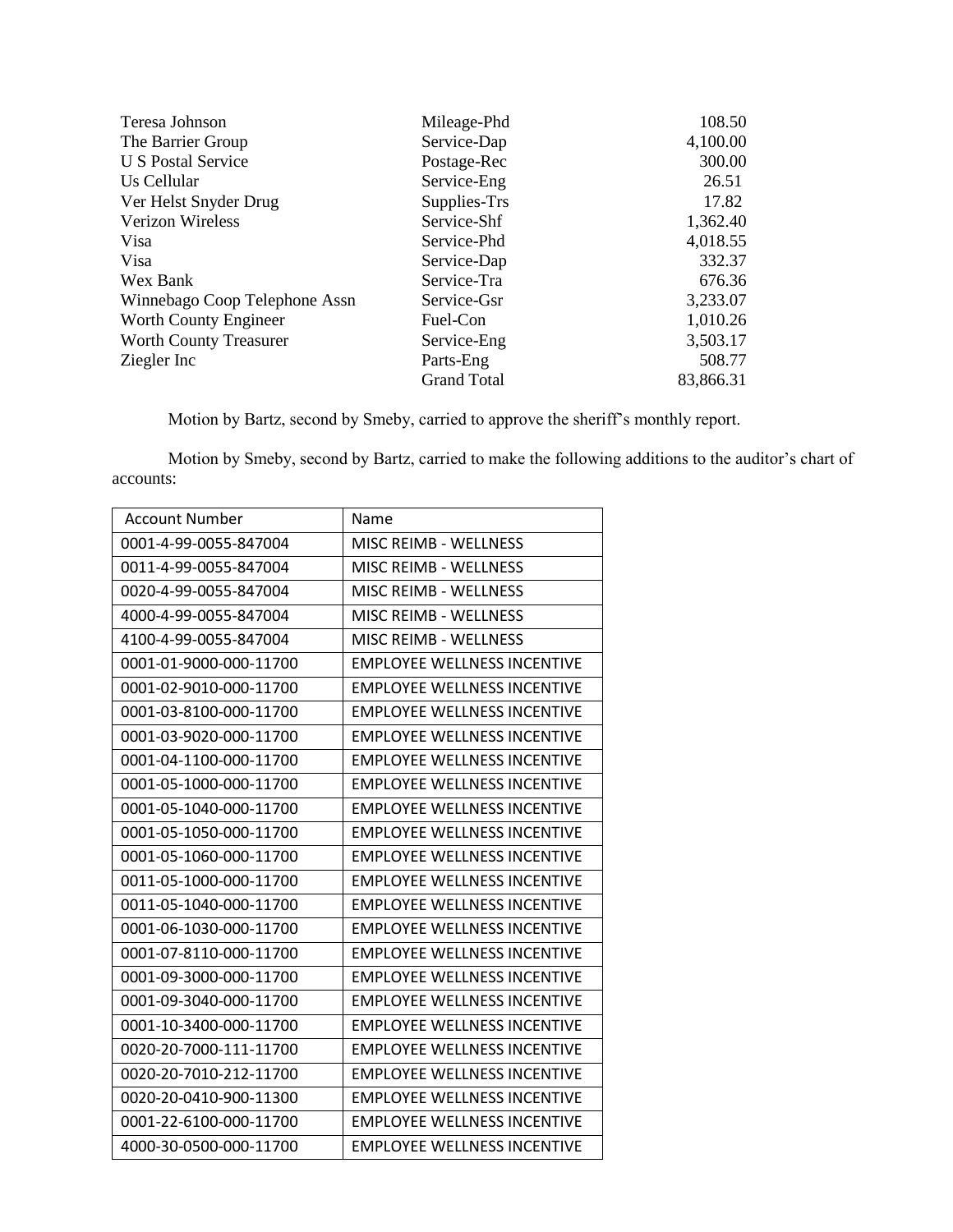| 0001-51-9100-000-11700 | <b>EMPLOYEE WELLNESS INCENTIVE</b> |
|------------------------|------------------------------------|
| 0001-53-9110-000-11700 | <b>EMPLOYEE WELLNESS INCENTIVE</b> |
| 4100-69-0500-000-11700 | <b>EMPLOYEE WELLNESS INCENTIVE</b> |
| 0011-78-6020-000-11700 | <b>EMPLOYEE WELLNESS INCENTIVE</b> |
| 0001-85-3400-000-11700 | <b>EMPLOYEE WELLNESS INCENTIVE</b> |

Motion by Smeby, second by Bartz, carried to acknowledge county receipt of manure management plan annual update from Dwayne Christiansen for Facility #59555 located in Section 36, Union Township, Worth County.

Motion by Smeby, second by Bartz, carried to recess the regular session at 9:31 A.M.

Motion by Smeby, second by Bartz, carried to open the public hearing for the 2<sup>nd</sup> reading of 2018.12.03 Renewable Energy Property Ordinance at 9:31 A.M. One letter in regards to the ordinance was read and submitted to the auditor for public record.

Motion by Abrams, second by Bartz, carried to close the public hearing at 9:33 A.M.

Motion by Smeby, second by Bartz, carried to reconvene the regular session at 9:34 A.M.

Supervisor Abrams read Ordinance 2018.12.03.

## **Worth County Ordinance 2018.12.03 Title: Renewable Energy Provisions**

# **Section 1. Applicability.**

This ordinance shall apply to Renewable Energy Property including a Solar Energy System as defined under Iowa Code Section 441.21 (8) (c) (1) or (2) or a Wind Energy Conversion Property eligible to be taxed under Worth County Ordinance 94/12/5 as defined by Iowa Code Section 427B.26 (4) (b).

### **Section 2. Qualifying County Infrastructure Projects.**

For purposes of this ordinance, "county infrastructure projects" shall be defined as:

- 1. Bridge and road repair and replacement, and/or,
- 2. Courthouse repair, renovation, or construction, and/or,
- 3. Sanitary sewer projects in unincorporated areas of the county, and/or,

4. Other infrastructure projects which Worth County singularly undertakes or jointly undertakes as part of another or with other governmental entities organized under Iowa law.

# **Section 3. Property Eligible For Exemption.**

Renewable Energy Property qualifying under the applicable provisions of Section 1 of this ordinance and proposed for construction in townships in Worth County not zoned as of the effective date of this ordinance shall be considered exempt from future county zoning restrictions and requirements if any percentage of the value of such property is prospectively committed for county infrastructure projects.

### **Section 4. Additional Qualifying Conditions.**

For purposes of this ordinance, "prospectively committed" shall mean the passage through county resolution of a formula by which a valuation percentage of a future Renewable Energy Project is designated in whole or in part for county infrastructure projects as defined in Section 2.